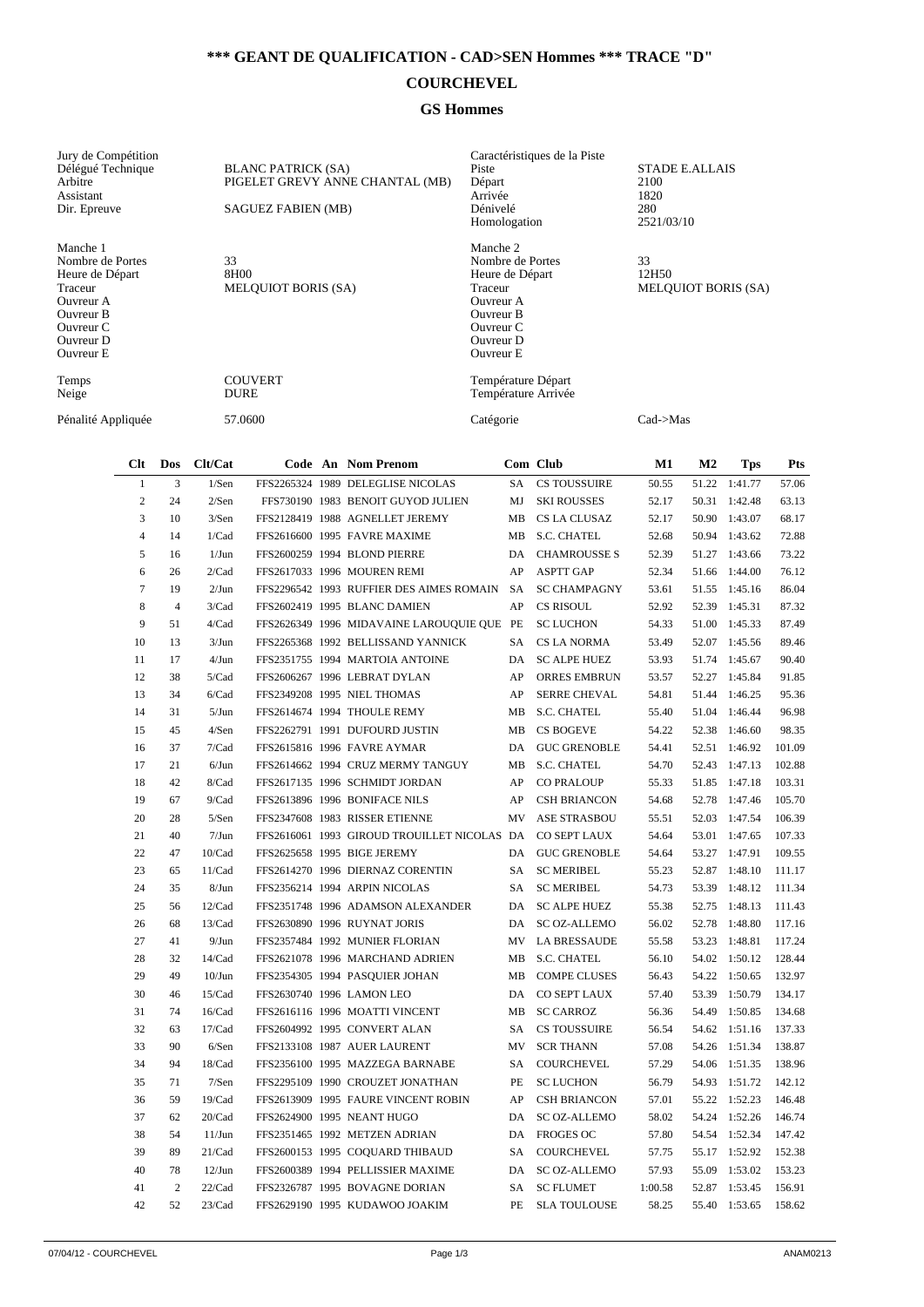| 43           | 80           | 24/Cad    |  | FFS2322443 1995 CHAMBOST REMI                                  |           | MJ SC J.GESSIEN        | 58.79   |         | 55.04 1:53.83                | 160.16 |
|--------------|--------------|-----------|--|----------------------------------------------------------------|-----------|------------------------|---------|---------|------------------------------|--------|
| 44           | 86           | 25/Cad    |  | FFS2630698 1996 DERORY PIERRICK                                | FZ        | <b>SC S CHAMOND</b>    | 58.38   |         | 55.90 1:54.28                | 164.00 |
| 45           | 18           | 26/Cad    |  | FFS2630442 1996 TOURNIAIRE DAVID                               |           | SA SC CHAMBERY         |         |         | 54.20 1:00.12 1:54.32 164.35 |        |
| 46           | 87           | 27/Cad    |  | FFS2645375 1996 DAVID NICOLAS                                  |           | CA CSPM VALBERG        | 58.61   |         | 56.11 1:54.72                | 167.77 |
| 47           | 76           | 28/Cad    |  | FFS2604222 1995 PUY BRICE                                      |           | SA COURCHEVEL          | 59.03   |         | 55.84 1:54.87                | 169.05 |
| 48           | 83           | 29/Cad    |  | FFS2627449 1996 DREYSSE GUILLAUME                              |           | CA CSPM VALBERG        | 59.71   |         | 55.36 1:55.07                | 170.76 |
| 49           | 82           | 30/Cad    |  | FFS2626984 1996 ROSSO THIBAUT                                  |           | CA GAZELEC SPOR        | 58.94   |         | 56.67 1:55.61                | 175.37 |
| 50           | 97           | 31/Cad    |  | FFS2629591 1996 RUGGERI VINCENT                                |           | CA ISOLA 2000          | 1:00.29 |         | 55.84 1:56.13                | 179.82 |
| 51           | 88           | 32/Cad    |  | FFS2604973 1996 PONCET ANTOINE                                 | MJ        | SC J.GESSIEN           | 1:00.16 |         | 57.24 1:57.40                | 190.68 |
| 52           | 85           | 33/Cad    |  | FFS2626797 1996 PERRIN SIMON                                   |           | PE PEYRAGUDES          | 1:00.55 |         | 57.19 1:57.74                | 193.58 |
| 53           | 75           | 34/Cad    |  | FFS2631560 1996 VIEBAN QUENTIN                                 |           | LY ASPTT GDLYON        | 1:01.65 |         | 56.59 1:58.24                | 197.86 |
| 54           | 81           | 35/Cad    |  | FFS2629453 1996 DEDIEU ROBIN                                   |           | PE SC ST LARY          | 1:01.24 |         | 57.60 1:58.84                | 202.99 |
| 55           | 77           | 36/Cad    |  | FFS2352455 1996 BARATCABAL YOURI                               | MJ        | SC J.GESSIEN           | 1:01.66 |         | 57.42 1:59.08                | 205.04 |
| 56           | 95           | $13/J$ un |  | FFS2600744 1992 MONIER ADRIAN                                  |           | FZ SPORT HIV FZ        | 1:01.63 |         | 59.56 2:01.19                | 223.08 |
| 57           | 101          | 37/Cad    |  | FFS2606245 1995 MICHEL ADRIEN                                  | OU        | SC ATLANTIQ            |         |         | 1:03.51 1:01.46 2:04.97      | 255.39 |
| 58           | 100          | $14/J$ un |  | FFS2356077 1994 BERRARD MATTHIS                                |           | SA COURCHEVEL          |         |         | 1:03.78 1:02.09 2:05.87      | 263.08 |
| 59           | 104          | 38/Cad    |  | FFS2628058 1996 BUTEZ NICOLAS                                  |           | AU SC DE BESSE         |         |         | 1:04.85 1:03.04 2:07.89      | 280.35 |
| 60           | 103          | 39/Cad    |  | FFS2654468 1995 MATHIEU THEOPHILE                              |           | LY ASPTT GDLYON        |         |         | 1:06.65 1:01.27 2:07.92      | 280.61 |
| Abandons     |              |           |  |                                                                |           |                        |         |         |                              |        |
|              | $\mathbf{1}$ |           |  | FFS2353958 1993 BONNAFE MATTHIEU                               |           | MB ASPTT ANNECY        |         |         |                              |        |
|              | 6            |           |  | FFS2326989 1992 GROS ANTOINE                                   |           | SA SC CHAMPAGNY        |         | 52.87   |                              |        |
|              | $\tau$       |           |  | FFS2602337 1996 DUSSUCHAL PIERRICK                             |           | SA CREST VOLAND        | 53.45   |         |                              |        |
|              | 11           |           |  | FFS2602919 1995 SALGUES EMILE                                  |           | MB CS CHAMONIX         |         |         |                              |        |
|              | 12           |           |  | FFS2602904 1993 BARONNAT THEO                                  |           | SA ND BELLECOMB        |         | 1:00.37 |                              |        |
|              | 15           |           |  | FFS2296195 1993 VIALLIS MICKAEL                                |           | SA CREST VOLAND        | 52.75   |         |                              |        |
|              | 20           |           |  | FFS2356880 1991 ROCHAT VALENTIN                                |           | SA CS TOUSSUIRE        |         | 53.99   |                              |        |
|              | 23           |           |  | FFS2225750 1988 MUTKA MERMILLOD TIMO                           |           | DA VILLARDELANS        |         | 57.20   |                              |        |
|              | 27           |           |  | FFS2630994 1995 CHOPIN VICTOR                                  |           | MB SC GD BORNAN        |         |         |                              |        |
|              | 29           |           |  | FFS2615735 1995 PAULUS JEREMY                                  |           | DA SC DEUX ALPE        |         | 55.33   |                              |        |
|              | 30           |           |  | FFS2602977 1995 TALOTTA FLORIAN                                |           | AP ORC MERLETTE        |         |         |                              |        |
|              | 33           |           |  | FFS2625444 1995 MOURLON PIERRE                                 |           | MB SC THOLLON          |         |         |                              |        |
|              | 39           |           |  | FFS2322716 1993 SAGNE CYRIL                                    | MJ        | MTS JURA ML            |         |         |                              |        |
|              | 48           |           |  | FFS2357476 1994 POIROT LOUIS                                   |           | MV LA BRESSAUDE        |         | 55.52   |                              |        |
|              | 50           |           |  | FFS2600982 1996 PEREZ NICOLAS                                  |           | MB CS LA CLUSAZ        | 55.42   |         |                              |        |
|              | 53           |           |  | FFS2614469 1991 THIBAUD MAXENCE                                |           | DA VOIRON SKI M        |         |         |                              |        |
|              | 57           |           |  | FFS2617045 1996 REIFLER ARNOLD                                 |           | AP ES VALLOUISE        |         | 55.38   |                              |        |
|              | 58           |           |  | FFS2600733 1996 RODRIGUEZ MICKAEL                              |           | DA VILLARDELANS        |         | 55.35   |                              |        |
|              | 60           |           |  | FFS2618854 1994 GALINIER CLEMENT                               |           | SA SCAIX               | 57.44   |         |                              |        |
|              | 61           |           |  | FFS2600554 1996 BONHOMME LOUIS                                 |           | SA COURCHEVEL          |         | 53.70   |                              |        |
|              | 66           |           |  | FFS2632995 1992 PONT MATHIAS                                   |           | SA SC CHAMBERY 1:00.36 |         |         |                              |        |
|              | 69           |           |  | FFS2600687 1995 POIROT EDDY                                    |           | MV US VENTRON          |         | 56.97   |                              |        |
|              | 70           |           |  | FFS2630033 1995 SCHARAPAN JULES                                | $\rm{CO}$ | BIGUGLIA SN            | 57.97   |         |                              |        |
|              | 73           |           |  | FFS2604153 1995 DRILLON FLORIAN                                | FZ        | SPORT HIV FZ           |         | 53.86   |                              |        |
|              | 79           |           |  | FFS2625575 1994 GORMOND GEOFFREY                               |           | <b>BO</b> DIJON SKICL  |         |         |                              |        |
|              | 84           |           |  | FFS2604533 1995 ALEXANDRE NELSON                               |           | MB VIUZ SALLAZ         |         | 1:25.84 |                              |        |
|              | 91           |           |  | FFS2645064 1994 PIGELET MAXENCE                                |           | <b>BO</b> DIJON SKICL  |         | 59.61   |                              |        |
|              | 92           |           |  | FFS2356060 1994 BONHOMME ADRIEN                                |           | SA COURCHEVEL          |         | 56.59   |                              |        |
|              | 93           |           |  | FFS2638999 1996 GOUJON MAXIME                                  |           | FZ SPORT HIV FZ        | 59.59   |         |                              |        |
|              | 96           |           |  | FFS2643072 1989 GUEUGNEAU BAPTISTE                             |           | <b>BO</b> SC BASSIN MI |         | 1:03.43 |                              |        |
|              | 102          |           |  | FFS2614499 1996 DELADERRIERE THEO                              |           | SA COURCHEVEL          |         | 59.54   |                              |        |
|              | 106          |           |  | FFS2651342 1994 FANCELLI FLORAN                                |           | CE SC BAGNOLS          |         | 1:00.19 |                              |        |
|              | 107          |           |  | FFS2653887 1990 CAVALIER ROMAIN                                | FZ        | SPORT HIV FZ           | 1:04.77 |         |                              |        |
| Non partants |              |           |  |                                                                |           |                        |         |         |                              |        |
|              | 5            |           |  | FFS2606123 1994 LEVY GIRAUDY THEO                              |           | SA VAL D'ISERE         |         |         |                              |        |
|              | 8            |           |  | FFS2293421 1991 ANTON KEVIN                                    | AP        | <b>GAZELEC GAP</b>     |         |         |                              |        |
|              | 9            |           |  | FFS2631223 1993 PORTHAULT DAMIEN                               | IF        | RCF                    |         |         |                              |        |
|              | 22           |           |  | FFS2357723 1994 MULLER NICOLAS                                 | MV        | <b>SCV WESSERLI</b>    |         |         |                              |        |
|              | 25           |           |  | FFS2620237 1995 BOUSSON LOUIS                                  | SA –      | CS MTCHAVIN            |         |         |                              |        |
|              | 36           |           |  | FFS2616533 1994 GALLOIS JULIEN                                 |           | MB CS MARNAZ           |         |         |                              |        |
|              | 43           |           |  | FFS2614343 1995 JOVET VICTOR                                   | SA        | CS MTCHAVIN            |         |         |                              |        |
|              | 44           |           |  | FFS2601679 1993 DUCOS QUENTIN                                  | PE        | <b>SC ST LARY</b>      |         |         |                              |        |
|              | 55           |           |  | FFS2294131 1991 VIEL JEREMY                                    |           | MB VIUZ SALLAZ         |         |         |                              |        |
|              | 64           |           |  | FFS2604237 1995 BANCAL ARTHUR                                  | AP        | <b>SC PAYS AIX</b>     |         |         |                              |        |
|              | 72<br>98     |           |  | FFS902665 1982 MICHAUD CEDRIC<br>FFS2617314 1996 MOUTON PIERRE |           | MB LES GETS S.C        |         |         |                              |        |
|              |              |           |  |                                                                | AU        | SC DE BESSE            |         |         |                              |        |
|              | 99           |           |  | FFS2257970 1984 MAHISTRE CYRIL                                 |           | CE AS SALINDROI        |         |         |                              |        |